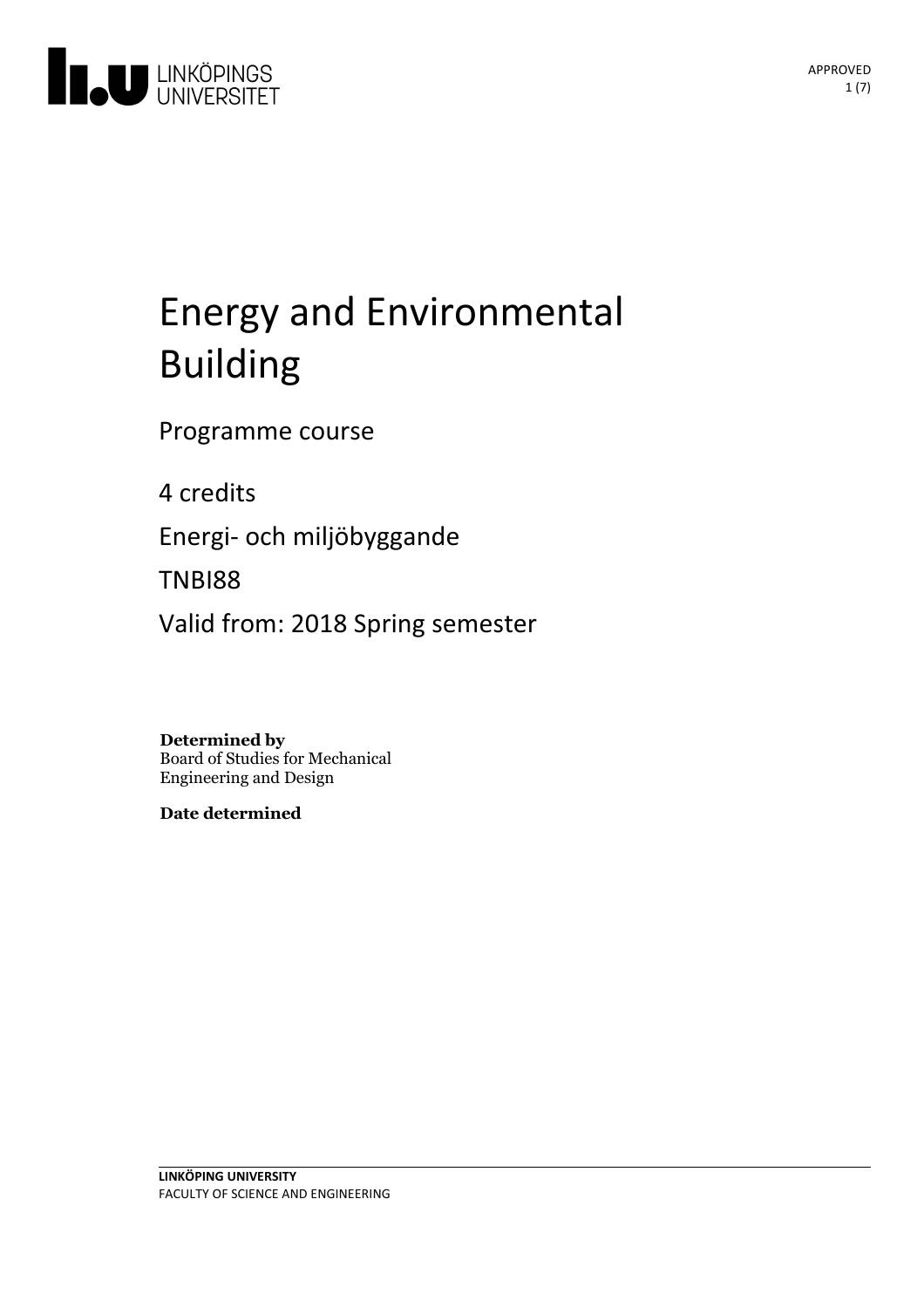# Main field of study

Civil Engineering

## Course level

First cycle

# Advancement level

 $G<sub>2</sub>X$ 

# Course offered for

Civil Engineering, B Sc in Engineering

## Entry requirements

Note: Admission requirements for non-programme students usually also include admission requirements for the programme and threshold requirements for progression within the programme, or corresponding.

# Examination

| LAB1 | Project work | 1 credits | U.G |
|------|--------------|-----------|-----|
| UPG1 | Project work | 3 credits | U.G |

# Grades

Two grade scale, older version, U, G

### Department

Institutionen för teknik och naturvetenskap

### Director of Studies or equivalent Dag Haugum

Examiner

Virginia Gonzalo

# Course website and other links

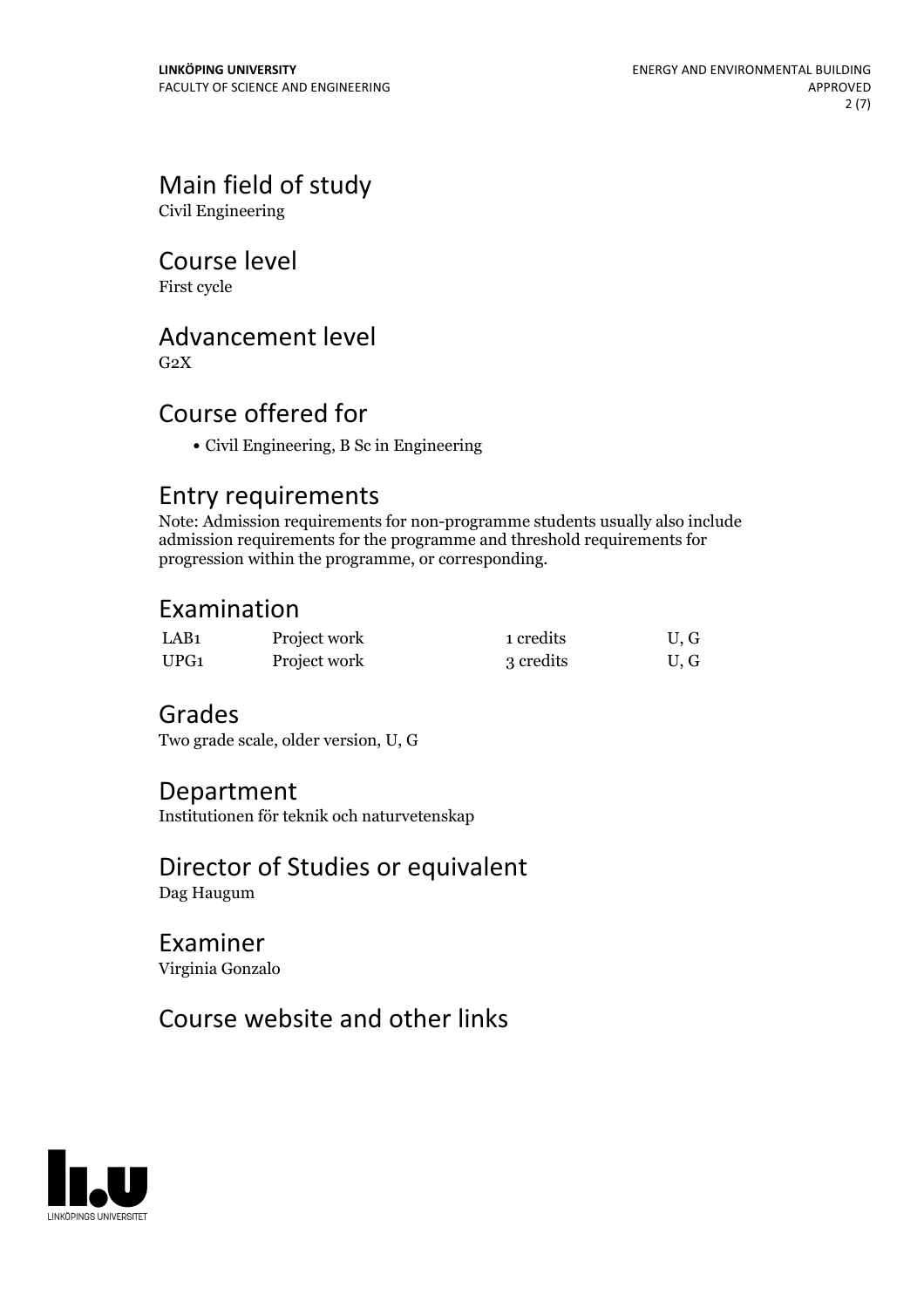# Education components

Preliminary scheduled hours: 32 h Recommended self-study hours: 75 h

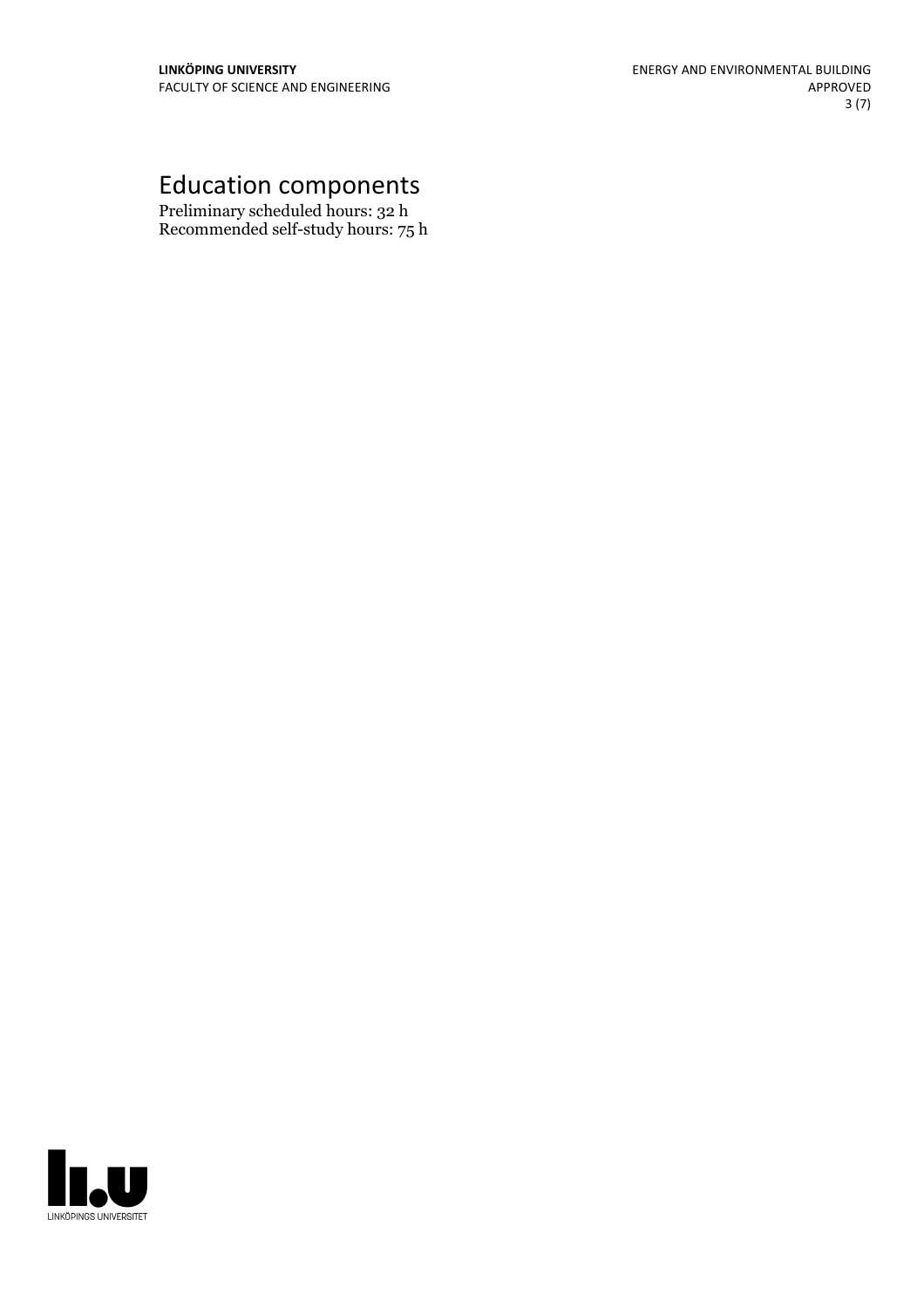# **Common rules**

### **Course syllabus**

A syllabus has been established for each course. The syllabus specifies the aim and contents of the course, and the prior knowledge that a student must have in order to be able to benefit from the course.

### **Timetabling**

Courses are timetabled after a decision has been made for this course concerning its assignment to a timetable module. A central timetable is not drawn up for courses with fewer than five participants. Most project courses do not have a central timetable.

### **Interrupting a course**

The vice-chancellor's decision concerning regulations for registration, deregistration and reporting results (Dnr LiU-2015-01241) states that interruptions in study are to be recorded in Ladok. Thus, all students who do not participate in a course for which they have registered must record the interruption, such that the registration on the course can be removed. Deregistration from <sup>a</sup> course is carried outusing <sup>a</sup> web-based form: www.lith.liu.se/for-studenter/kurskomplettering?l=sv.

### **Cancelled courses**

Courses with few participants (fewer than 10) may be cancelled or organised in a manner that differs from that stated in the course syllabus. The board of studies is to deliberate and decide whether a course is to be cancelled orchanged from the course syllabus.

### **Regulations relatingto examinations and examiners**

Details are given in a decision in the university's rule book: http://styrdokument.liu.se/Regelsamling/VisaBeslut/622678.

### **Forms of examination**

#### **Examination**

Written and oral examinations are held at least three times a year: once immediately after the end of the course, once in August, and once (usually) in one of the re-examination periods. Examinations held at other times are to follow a decision of the board of studies.

Principles for examination scheduling for courses that follow the study periods:

courses given in VT1 are examined for the first time in March, with re-

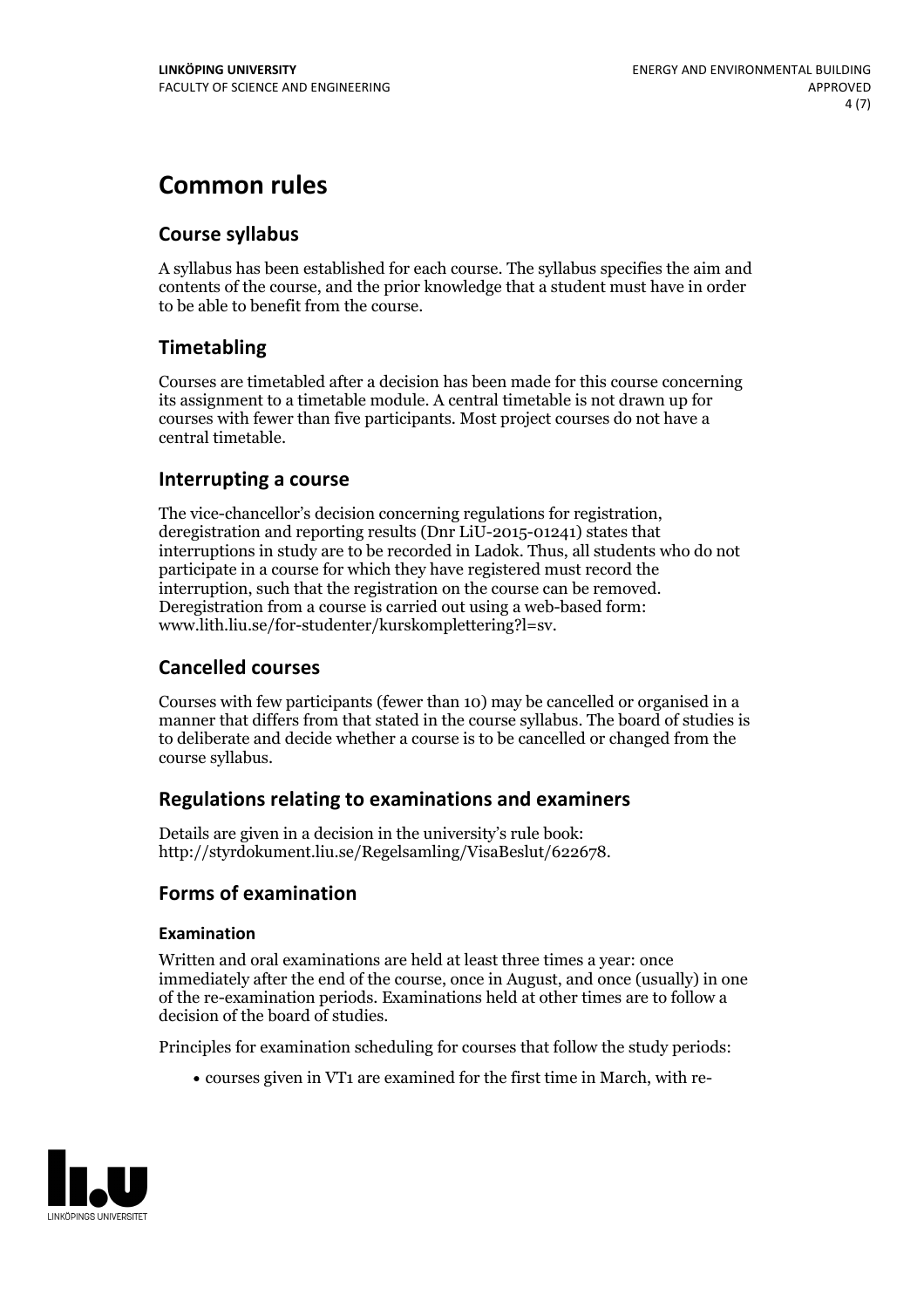examination in June and August

- courses given in VT2 are examined for the first time in May, with re-examination in August and October
- courses given in HT1 are examined for the first time in October, with re-examination in January and August
- courses given in HT2 are examined for the first time in January, with re-examination at Easter and in August.

The examination schedule is based on the structure of timetable modules, but there may be deviations from this, mainly in the case of courses that are studied and examined for several programmes and in lower grades (i.e. 1 and 2).

- Examinations for courses that the board of studies has decided are to be held in alternate years are held only three times during the year in which
- the course is given.<br>• Examinations for courses that are cancelled or rescheduled such that they are not given in one or several years are held three times during the year that immediately follows the course, with examination scheduling that corresponds to the scheduling that was in force before the course was cancelled or rescheduled.<br>• If teaching is no longer given for a course, three examination occurrences
- are held during the immediately subsequent year, while examinations are at the same time held for any replacement course that is given, or alternatively in association with other re-examination opportunities. Furthermore, an examination is held on one further occasion during the next subsequent year, unless the board of studies determines otherwise.<br>• If a course is given during several periods of the year (for programmes, or
- on different occasions for different programmes) the board orboards of studies determine together the scheduling and frequency of re-examination occasions.

#### **Registration for examination**

In order to take an examination, a student must register in advance at the Student Portal during the registration period, which opens 30 days before the date of the examination and closes 10 days before it. Candidates are informed of the location of the examination by email, four days in advance. Students who have not registered for an examination run the risk of being refused admittance to the examination, if space is not available.

Symbols used in the examination registration system:

- \*\* denotes that the examination is being given for the penultimate time.
- \* denotes that the examination is being given for the last time.

#### **Code of conduct for students during examinations**

Details are given in a decision in the university's rule book: http://styrdokument.liu.se/Regelsamling/VisaBeslut/622682.

#### **Retakes for higher grade**

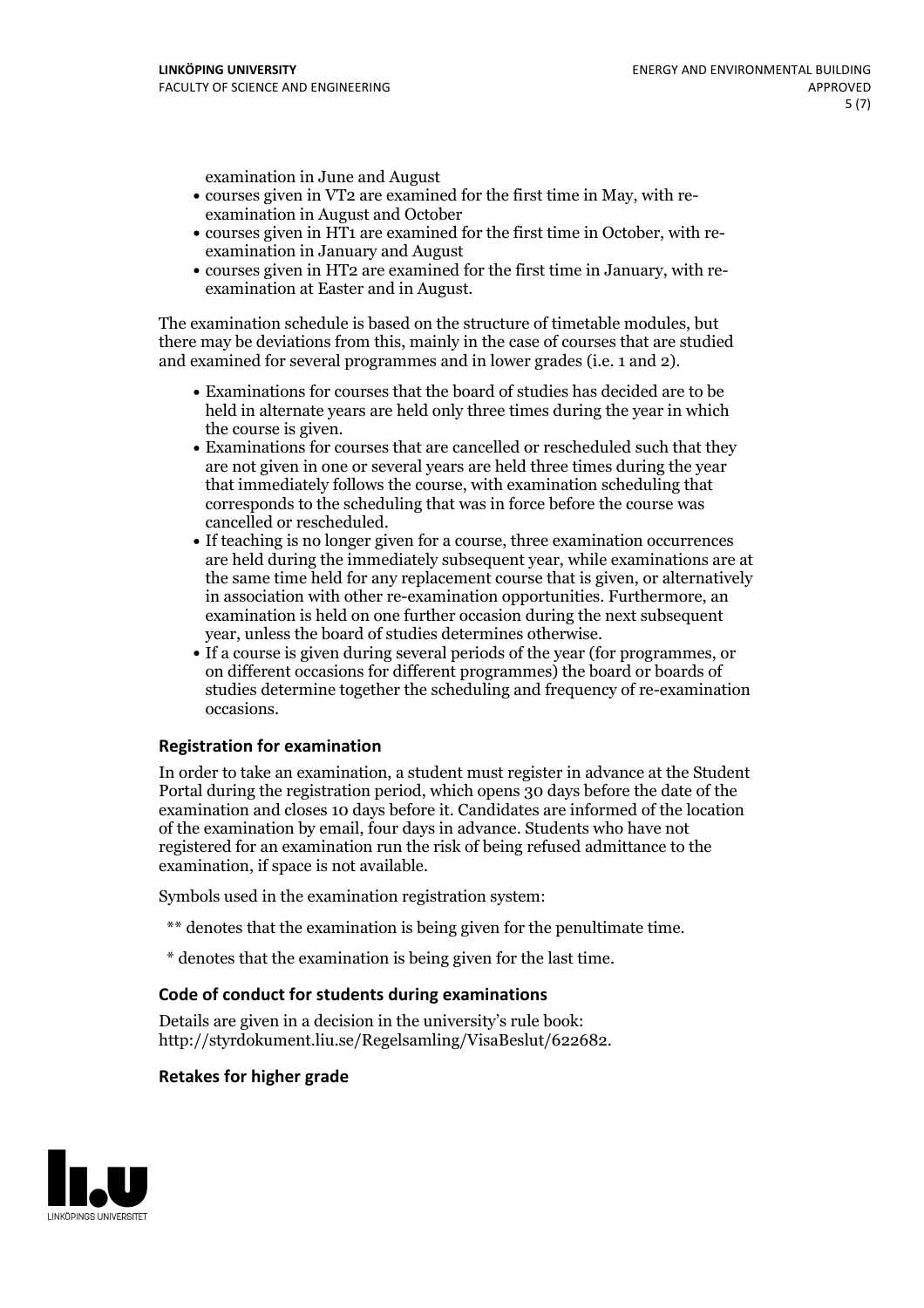Students at the Institute of Technology at LiU have the right to retake written examinations and computer-based examinations in an attempt to achieve a higher grade. This is valid for all examination components with code "TEN" and "DAT". The same right may not be exercised for other examination components, unless otherwise specified in the course syllabus.

#### **Retakes of other forms of examination**

Regulations concerning retakes of other forms of examination than written examinations and computer-based examinations are given in the LiU regulations for examinations and examiners, http://styrdokument.liu.se/Regelsamling/VisaBeslut/622678.

#### **Plagiarism**

For examinations that involve the writing of reports, in cases in which it can be assumed that the student has had access to other sources (such as during project work, writing essays, etc.), the material submitted must be prepared in accordance with principles for acceptable practice when referring to sources (references or quotations for which the source is specified) when the text, images, ideas, data, etc. of other people are used. It is also to be made clear whether the author has reused his or her own text, images, ideas, data, etc. from previous examinations.

A failure to specify such sources may be regarded as attempted deception during examination.

#### **Attempts to cheat**

In the event of <sup>a</sup> suspected attempt by <sup>a</sup> student to cheat during an examination, or when study performance is to be assessed as specified in Chapter <sup>10</sup> of the Higher Education Ordinance, the examiner is to report this to the disciplinary board of the university. Possible consequences for the student are suspension from study and a formal warning. More information is available at https://www.student.liu.se/studenttjanster/lagar-regler-rattigheter?l=sv.

#### **Grades**

The grades that are preferably to be used are Fail (U), Pass (3), Pass not without distinction  $(4)$  and Pass with distinction  $(5)$ . Courses under the auspices of the faculty board of the Faculty of Science and Engineering (Institute of Technology) are to be given special attention in this regard.

- 1. Grades U, 3, 4, 5 are to be awarded for courses that have written
- examinations. 2. Grades Fail (U) and Pass (G) may be awarded for courses with <sup>a</sup> large degree of practical components such as laboratory work, project work and group work.

#### **Examination components**

- 
- 1. Grades U, 3, 4, <sup>5</sup> are to be awarded for written examinations (TEN). 2. Grades Fail (U) and Pass (G) are to be used for undergraduate projects and other independent work.